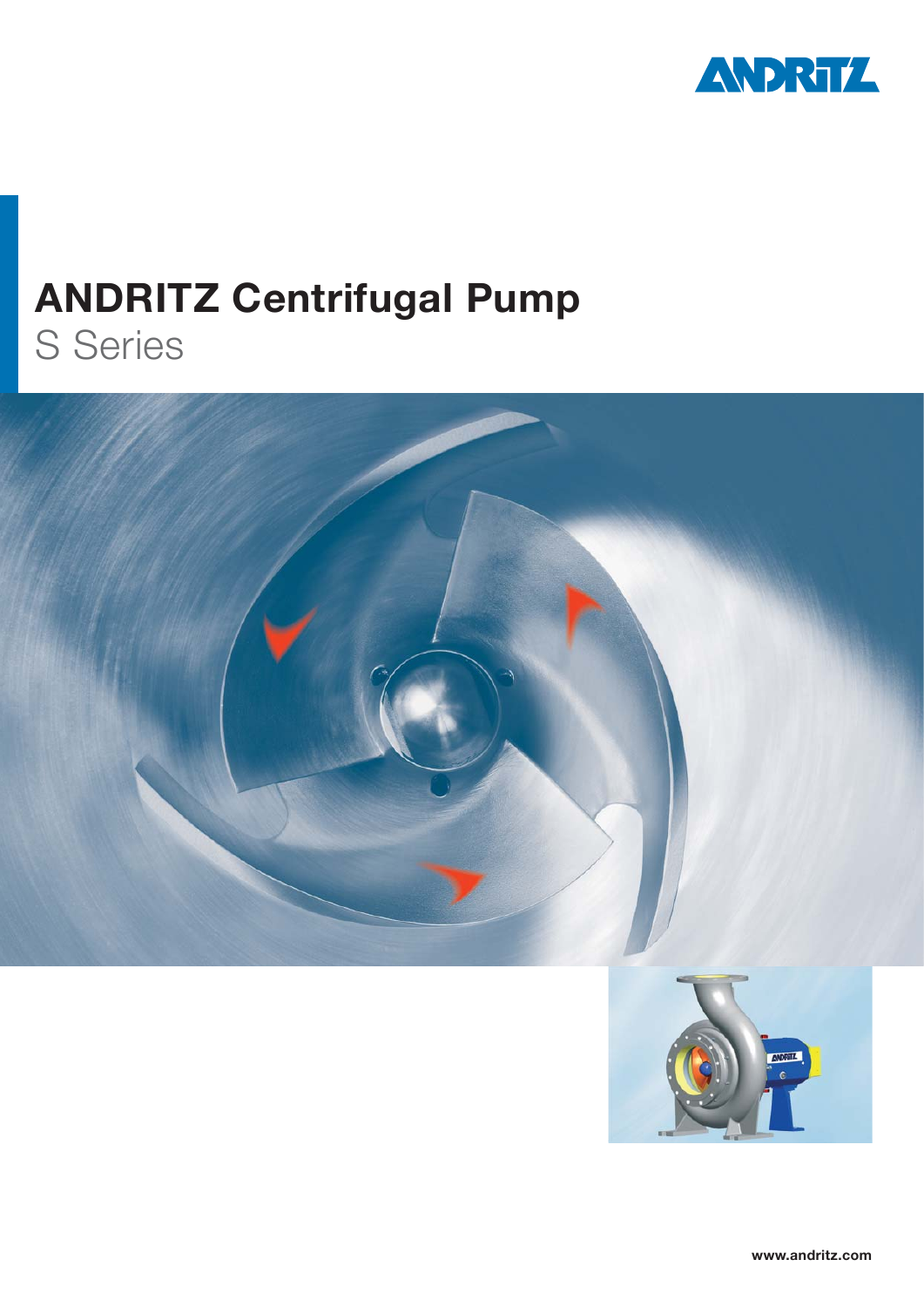# **For clean and solids-containing media**

For over 100 years, ANDRITZ has been a byword for competence and innovation in designing centrifugal pumps.

As suppliers of complete production systems for the pulp and paper industry we have acquired broad expertise of the related process technologies –the basis for our successful development of components for conveying stock and pulp.

ANDRITZ Centrifugal Pumps, S Series, are **Fields of application:** operating successfully all over the world. **Pulp production** They offer robustness and wear resistance **Recycled fibre preparation** and thus fulfil high customer expectations **Papermaking** in terms of efficiency, life cycle, maintenance friendliness and economic efficiency.

#### **Modular system**

The standard components in ANDRITZ Pumps provide high availability and enable the use of proven components.

- 
- 
- 
- Chemical industry
- **Food industry**
- **Energy supply**
- Water supply
- Waste water treatment

### **The facts:**

- **Flow rates up to 4000 m<sup>3</sup>/h**
- **Heads up to 140 m**
- **Casing pressure up to 16 bar**
- **Temperature up to 140°C**
- **Consistency up to 6%**



### **Technology to convince you**

The high standard of ANDRITZ Centrifugal Pumps, S Series, is based on decades of experience in designing hydraulic machines and on extensive process know-how.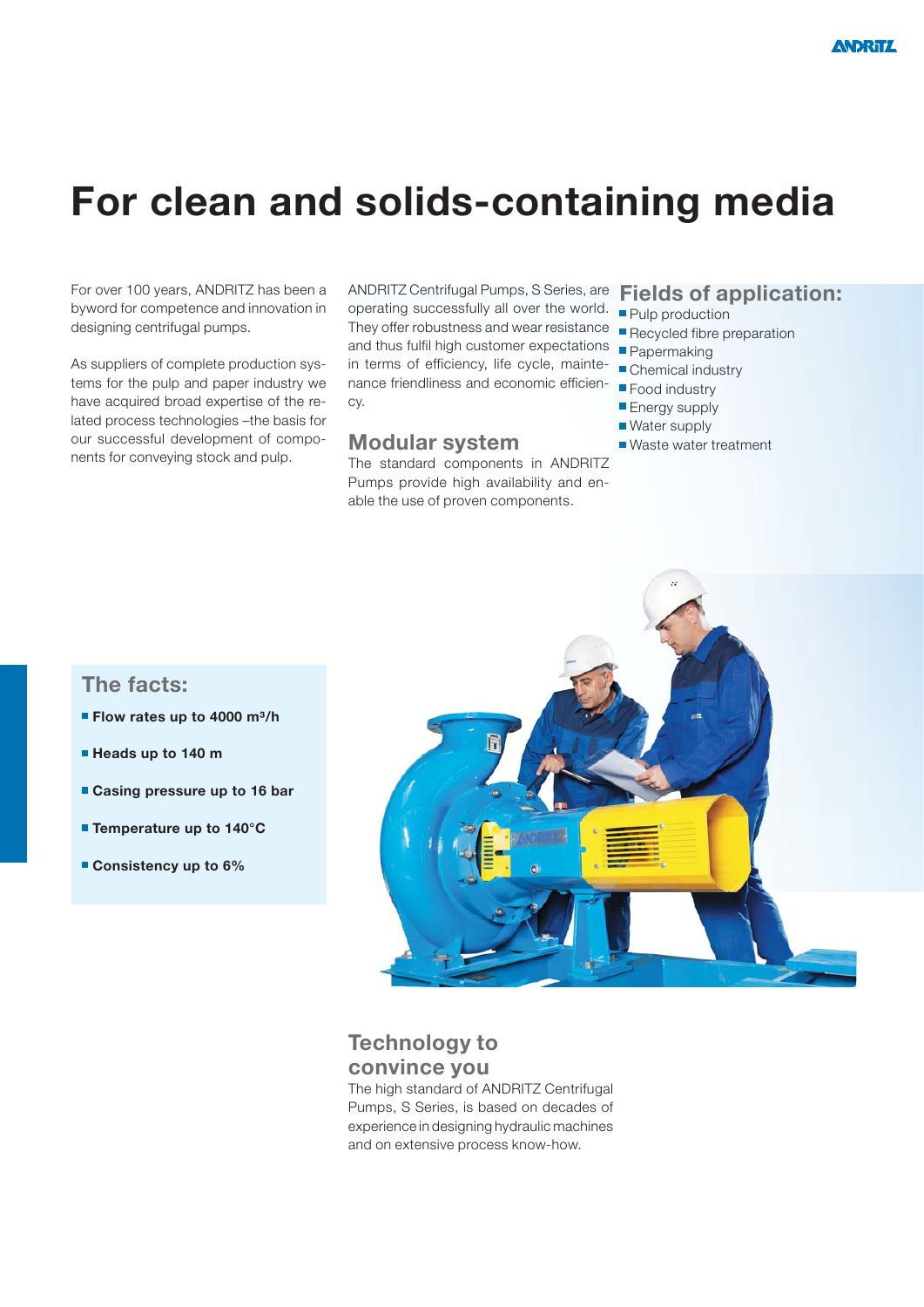### **Proven open-impeller design**

The open-impeller design of the ANDRITZ Centrifugal Pumps S Series is characterized by low axial thrust. With its open channels, it is suitable for conveying many different media.

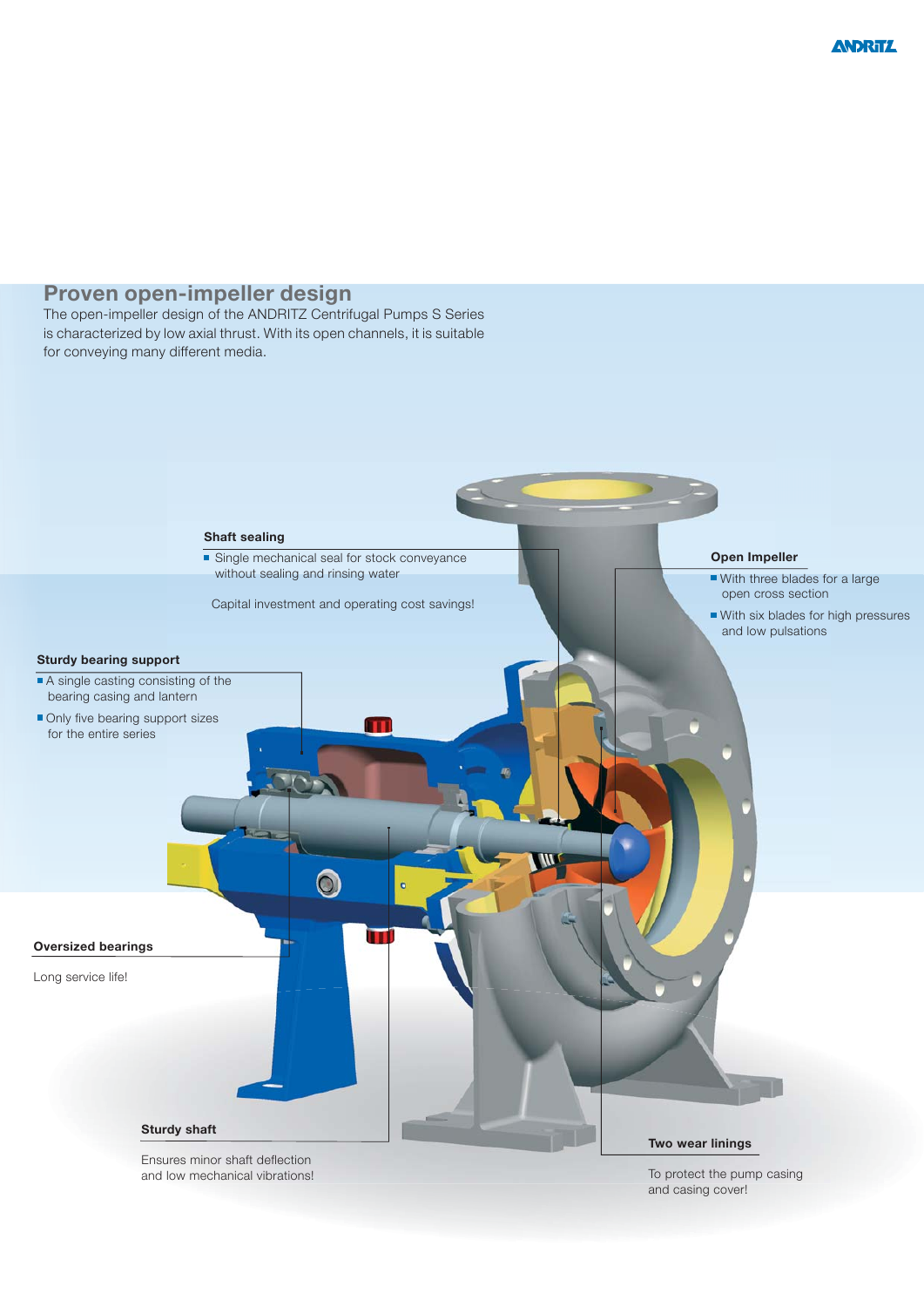## **High research and development capabilities**

We run a pilot plant at our affiliate ASTRÖ, which enjoys international renown for its hydraulic developments and investigations. The high quality, safety and reliability of the S Pump Series are ensured by extensive model testing.

# **Modular sealing system**

Easy adaptation to changed conditions at low cost:



Back-to-back mechanical seal Stuffing box gland









Single mechanical seal **Tandem mechanical seal** 



Cartridge-type dynamic seal, all parts made of stainless, acid-proof steel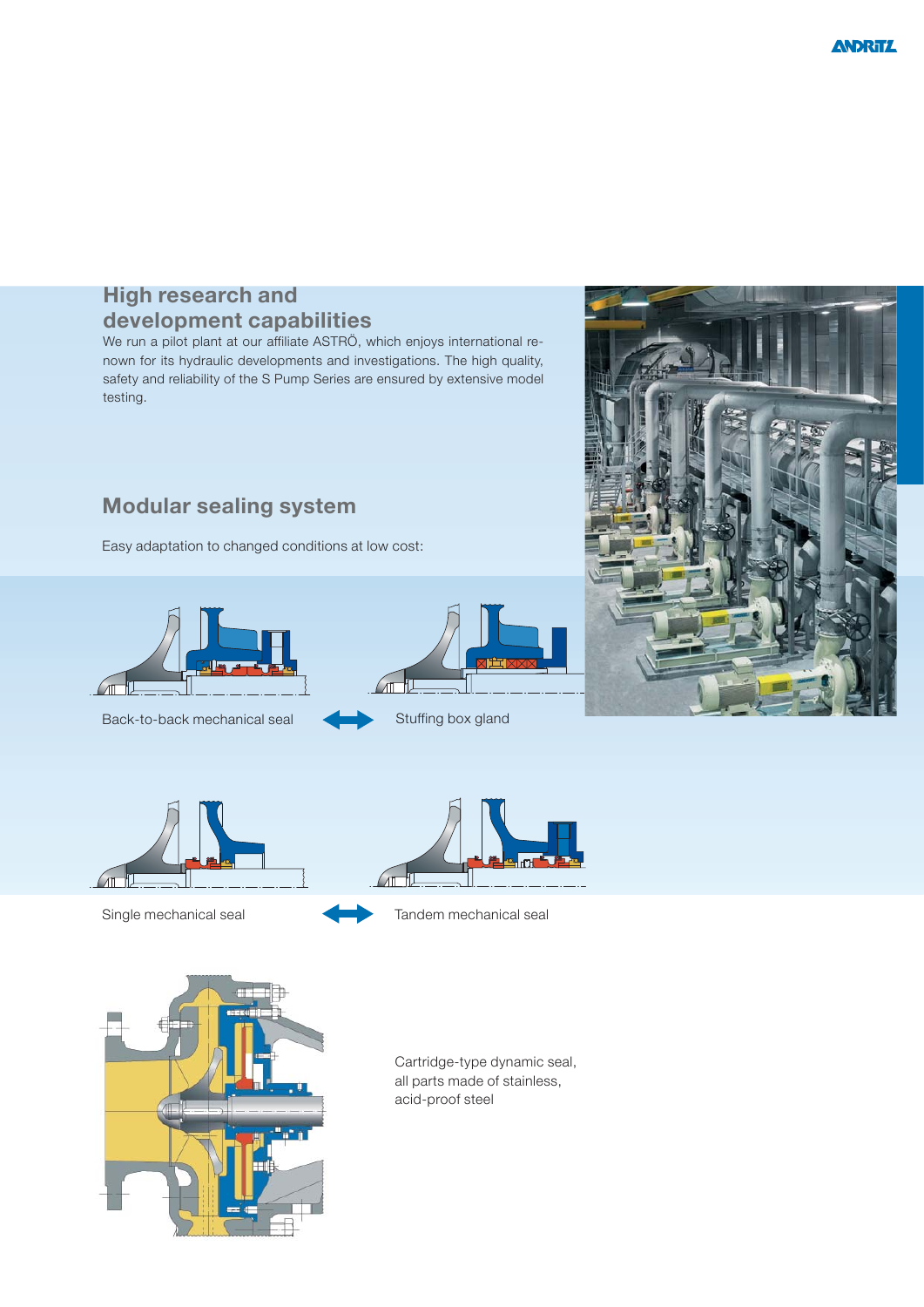# **Characteristic curves** ANDRITZ Centrifugal Pumps, S Series

### **Characteristic curve 1500 rpm**



**Characteristic curve 3000 rpm**



#### **Material combinations**

| <b>S</b> Series       | EN-GJL 250 1.4460 1.4021 1.4462 1.4517 1.4517 h 1.4404 |   |  |  | 1.4439 | 1.4468 |
|-----------------------|--------------------------------------------------------|---|--|--|--------|--------|
| Impeller              |                                                        |   |  |  |        |        |
| Casing/casing cover   |                                                        | ш |  |  |        |        |
| Bearing housing       |                                                        |   |  |  |        |        |
| Front and rear lining |                                                        |   |  |  |        |        |
| Stuffing box body     |                                                        | П |  |  |        |        |
| Shaft                 |                                                        |   |  |  |        |        |

|                 | European standard    | <b>US standard</b> |            |  |  |
|-----------------|----------------------|--------------------|------------|--|--|
| <b>Number</b>   | <b>Name</b>          | Grade              | <b>UNS</b> |  |  |
| $EN$ -JL1040    | $EN-GJL 250$         | Class 40B          |            |  |  |
| 1.4460          | X3CrNiMoN27-5-2      | Grade 1A           | J93370     |  |  |
| 1.4021          | X20Cr13              | 420                | S42000     |  |  |
| 1.4462          | X2CrNiMoN22-5-3      | S32205             | S32205     |  |  |
| 1.4517          | GX2CrNiMoCuN25-6-3-3 | Grade 1C           | J93373     |  |  |
| 1.4517 hardened | GX2CrNiMoCuN25-6-3-3 | Grade 1C           | J93373     |  |  |